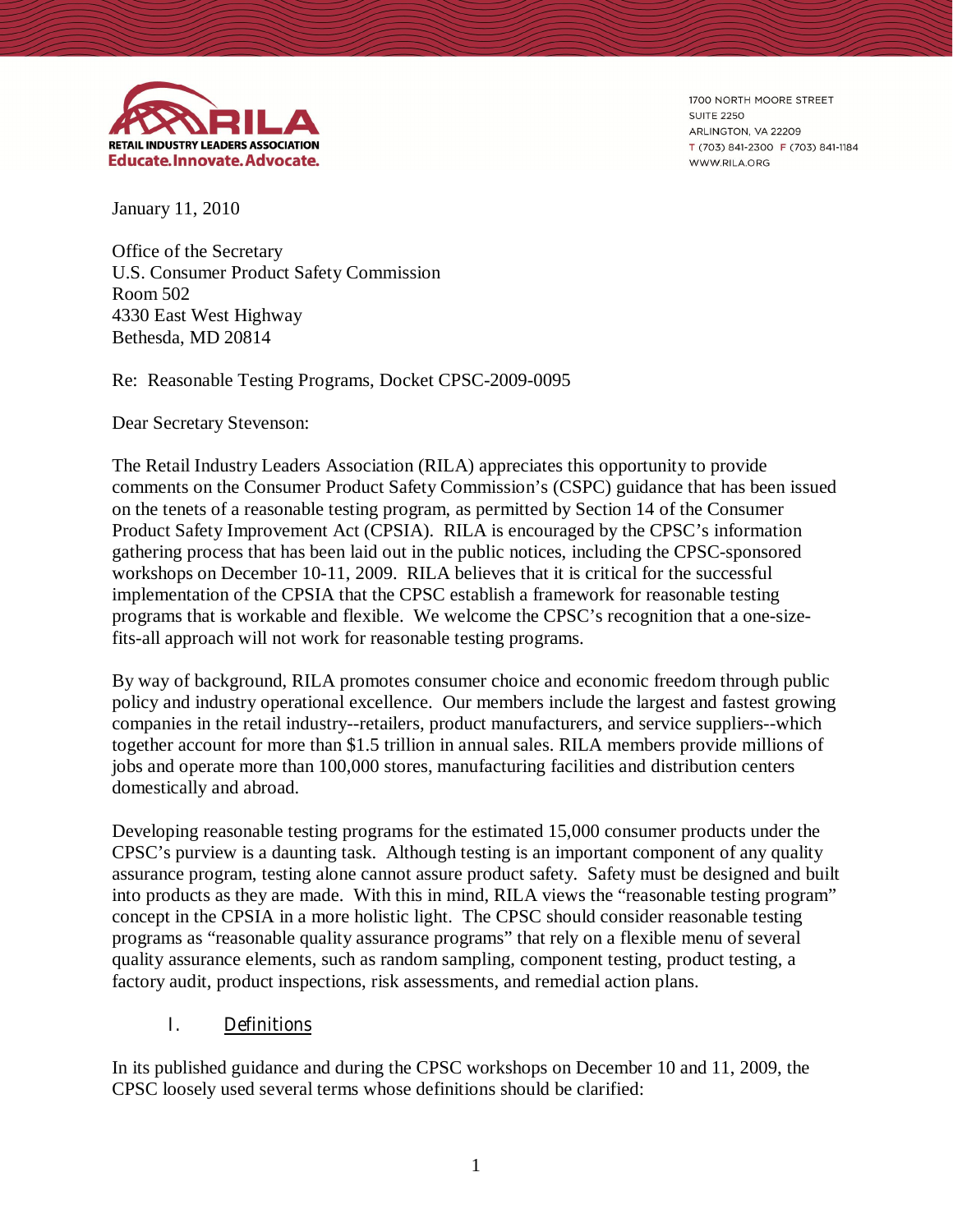Production run—the CPSC has used the terms production run, production lot, and shipment interchangeably. These terms are not interchangeable. RILA recommends that a "production run" be defined as a designated production event producing the same type of product with a specific design, using the same equipment and process on a continuing basis. RILA believes the CPSC should not require new testing simply because there is a new production run or production lot. Rather, new testing should be required whenever there is a material change in the product. A new production lot or production run would not necessarily constitute a material change.

Material Change—Section 102(b) of the CPSIA requires re-testing whenever there is "a material change in the product's design or manufacturing process, including the sourcing of component parts."RILA believes that a material change is a change in the performance or composition of the product or material that could affect compliance with a safety standard. For example, if a supplier changes from metal buttons to unpainted wooden buttons, the new buttons would not require retesting for lead content since wood does not have lead in it. Conversely, if the supplier changes from wood buttons to metal buttons, the new metal buttons would require testing for lead.

As another example, if a manufacturer making injection-molded baby bottles switches from polycarbonate plastic to polypropylene or polyethylene plastic, the product should be tested not only for chemical changes (including for potential contaminants from the change in manufacturing process), but also for mechanical hazards (*e.g.*, sharp edges and shatter resistance). Conversely, merely changing the order or personnel on the assembly line would not likely introduce new elements sufficient to be considered material.

Random—During the December workshops, CPSC staff suggested that random samples should be collected based upon statistical sampling. The CPSIA does not require statistical sampling (nor statistical random sampling) and the CPSC should not interpret the statute in such an overly specific and technical fashion. Instead, the CPSC should look to a more traditional dictionary definition of random that requires manufacturers and importers to select samples from production or finished in a manner that avoids the risk of using a "golden sample" for testing. For example, the Merriam-Webster dictionary defines random as "lacking a definite plan, purpose, or pattern." RILA recommends that "random" be understood as a sampling program in which a retailer or designated third party selects the samples from production or finished goods without input from the manufacturing facility or vendor. We believe samples selected in this manner will be sufficiently random to meet the intent of the statute. As RILA noted during our participation in the December 10-11 workshops, a requirement to conduct statistical sampling would be a significant departure from what even the most sophisticated retailers with the best safety records currently do with their testing programs. The impact is not limited to costs, which are ultimately borne by consumers, but also on testing volume and lab capacity to handle such a substantial increase in testing volume.

Product specifications—Product specifications could be interpreted as a requirement to list detailed specifications for a given product. Such a requirement would not be practicable for retailers. Retailers are not manufacturers and cannot be experts in how to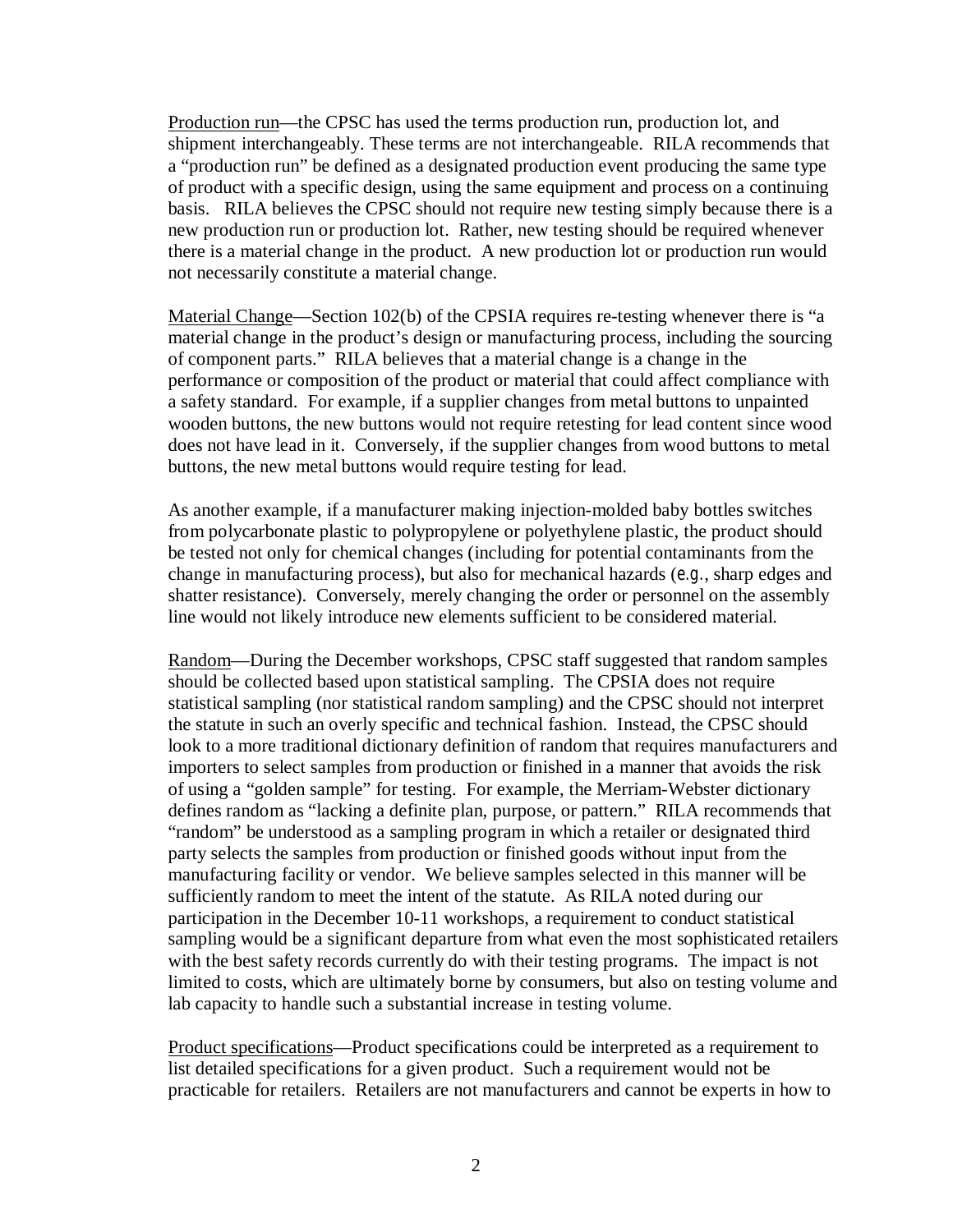produce the tens of thousands products that they carry on their shelves. Even when a retailer is an importer or private labeler, the retailer does not always provide detailed requirements to their vendors on how a product should be made. Instead they rely on the vendor's expertise to determine how best to make the product. Indeed, some product specifications are proprietary and vendors would not want to share that information with retailers. RILA recommends that a product specification be defined as a documented set of requirements for a product, including safety standards applicable for that product or product category." Businesses should also be able to apply standards to a particular product without conclusively establishing that the product falls within a particular category (e.g. certain key chains tested to the ATSM toy standard although they are not toys). Documentation of the product should be permitted in a variety of formats provided by either retailer or vendor, including a purchase order with a description of a product or an approved product sample or picture of a sample.

# **II. CPSC Proposed Five Elements of a Reasonable Testing Program**

The CPSC has identified **five elements of a reasonable testing program**, regardless of the quantity of product manufactured or the size of the importer or manufacturer. The five elements are:

- **Product specifications** that describe the consumer product and list the safety rules, standards, etc., with which the product must comply. The product specification should include a complete description of the product and any other information, including, but not limited to, a bill of materials, parts listing, raw material selection and sourcing, and/or model names or numbers of items necessary to describe the product and differentiate it from other products.
- **Certification tests** which are performed on samples of the manufacturer's consumer product to demonstrate that the product is capable of passing the tests prescribed by the standard.
- A **production testing plan** which describes the tests that must be performed and the testing intervals to provide reasonable assurance that the products as produced meet all applicable safety rules.
- A **remedial action plan** which must be employed whenever samples of the consumer product or results from any other tests used to assess compliance yield unacceptable or failing test results.
- **Documentation of the reasonable testing program** and how it was implemented.

As a practical matter, RILA believes the CPSC should clarify the difference between the requirements for a "production testing plan" and "documentation of a reasonable testing program.

While RILA does not disagree that any of these five elements may be components of some reasonable testing programs, the CPSC should not dictate that all reasonable testing programs must contain these five elements. Instead, the reasonable testing rule should include more options and be flexible enough for all businesses to develop a reasonable testing program for their situation. RILA believes that an acceptable reasonable testing program should be any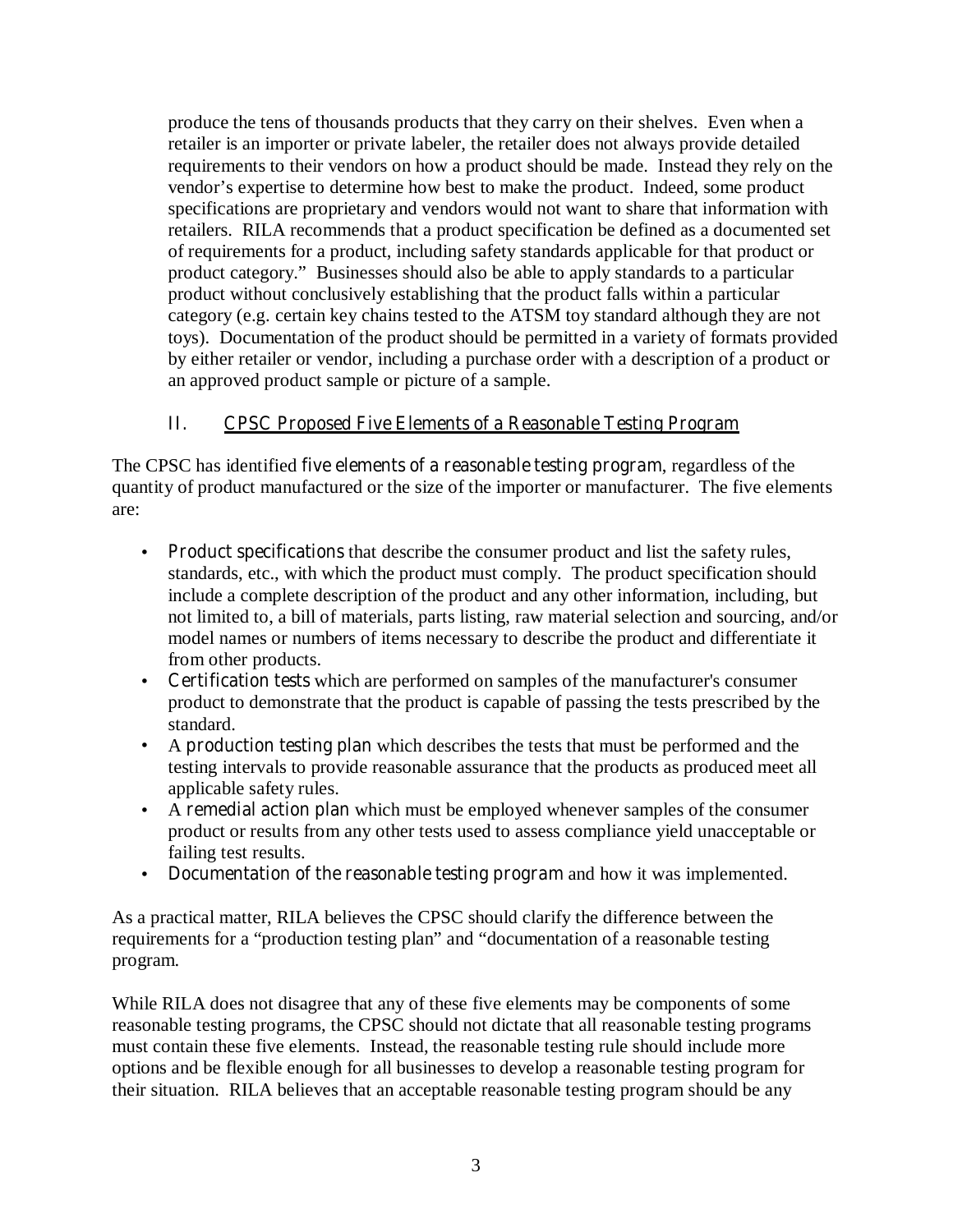program that results in an acceptable confidence level that a product complies with applicable standards. The severity of potential harm should set the confidence level.

RILA appreciates the magnitude of the CPSC's task to draft a reasonable testing rule that is flexible enough to cover the tens of thousands of different consumer products under its purview, while also providing meaningful guidance for industry. RILA members expect that what may be a reasonable testing program for one type of product and one type of producer may not be applicable to another. As we have stated earlier in these comments, RILA believes there are several criteria that help to define what should be a reasonable testing program for a particular product and producer:

- the level of complexity in the materials,
- the complexity of the design of the product,
- the means of manufacture and the volume of the manufacturing program,
- the complexity of the applicable regulatory requirements,
- the risks associated with use of the particular product, and
- other supply chain controls.

Each of these criteria may each dictate differences in what constitutes a reasonable testing program. For example, a complex electronic toy manufactured for multiple retailers across the country would require a substantially different testing program than a hand puppet constructed by a home craft business available in a specialty store or online. RILA believes it would be impossible for the CPSC to provide comprehensive quantitative guidelines as a part of its reasonable testing rule.

Specifically, the rule should consider a menu approach with several options for businesses to choose from—including the five elements suggested by the CPSC, and also other possibilities such as component testing, risk assessment, and factory certification.

A Menu of Elements For A Reasonable Testing Program: The CPSC should identify several elements that manufacturers and importers may choose from, and then provide a few examples of various combinations of those elements that the CPSC would recognize as a reasonable testing program for the particular product set forth in the example. If the CPSC chooses to identify a few examples of reasonable testing programs, RILA respectfully requests that the CPSC provide examples of complex products that raise gray areas such as dolls that may come with a variety of different outfits and accessories.

RILA has compiled a list of elements that could be used to construct a reasonable testing program. This list is not exhaustive, but it illustrates RILA's belief that a certification that a finished product is safe and compliant may be derived from a variety of quality assurance processes and methods. Using the criteria identified above, manufacturers and importers should be able to pick and choose from the menu below, combining the elements that best address the risks associated with a particular product and reflect their business model (small businesses, seasonal product, etc.) to reach a reasonable testing program for that product/manufacturer.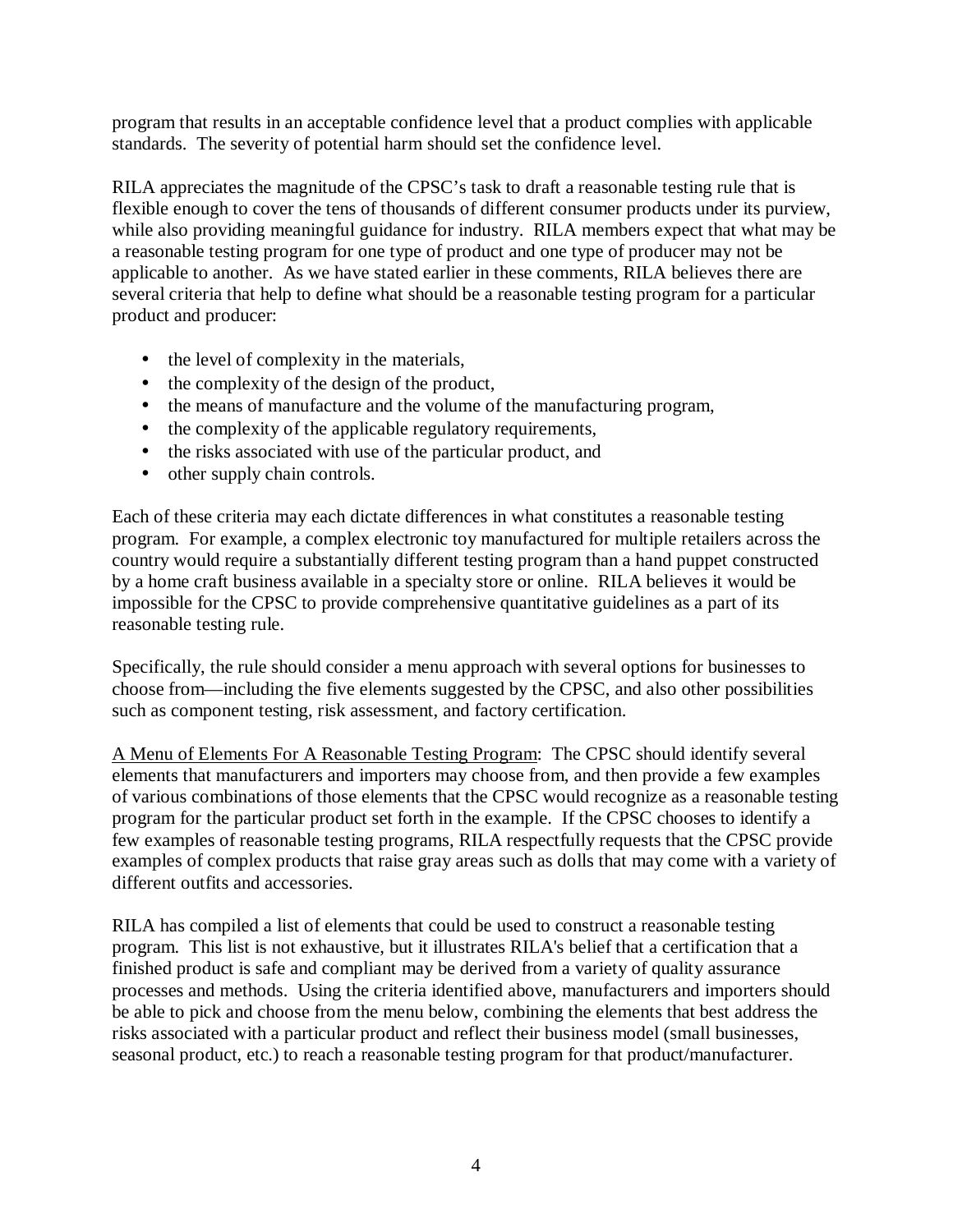- Factory Audit
- Sample Approval Process
- Product Standards & Protocols
- Production Planning (Pre –production review meetings, etc.)
- Product inspections conducted by retailer employees or third party
- Certification of product by accredited body
- Certification of materials by accredited body
- Certification of manufacturer's facility by accredited body
- Risk assessment plans
- Documented product specifications
- Product Testing by an accredited lab
	- o Pre-Production Product Testing by Factory (showing the factory can achieve spec/ standards/ requirements/ protocols etc. prior to production with production quality materials)
	- o Production Product Testing
		- 1. Entire product
		- 2. Component
- Corrective Action and Preventative Action Systems (Remedial Action Plans)
- Documented Quality Plans
- Supplier Management/Certification Programs
- Documented & Demonstrated Process Control Plans
- Monitoring of Customer Satisfaction and Complaints
- Product Validation
- Certification of Manufacture's Quality System by accredited body (ISO 9000)

Certification Testing: RILA understands this element to mean the test or tests which support the issuance of a compliance certificate. However, RILA members have raised concerns that by "certification tests" the CPSC may mean pre-production testing. Pre-production testing goes beyond the CPSIA requirements and should be voluntary. RILA believes it is important to point out that pre-production testing does not necessarily provide any additional protection for the end consumer. Instead, pre-production testing protects the retailer or the manufacturer by identifying any safety problems earlier in the production cycle. When a retailer is about to purchase a significant volume of products, it can make business sense to ensure that samples are first tested to ensure they meet certain standards before the item is mass-produced.

Pre-production testing should be permitted, but it does not work for all companies and all products. For example, pre-production testing may not work for seasonal products because purchasing decisions are made far in advance of actual production (e.g., retailers are already making purchasing decisions for Christmas 2010). Pre-production samples may not be reflective of the final product, and could be done at completely different factories than the final production. Pre-production testing can be redundant and irrelevant if a company relies on other means such as component testing, factory certifications, or production testing. For some products and companies, pre-production testing could mean doubling, tripling, or even quadrupling testing costs with little to no product safety gain.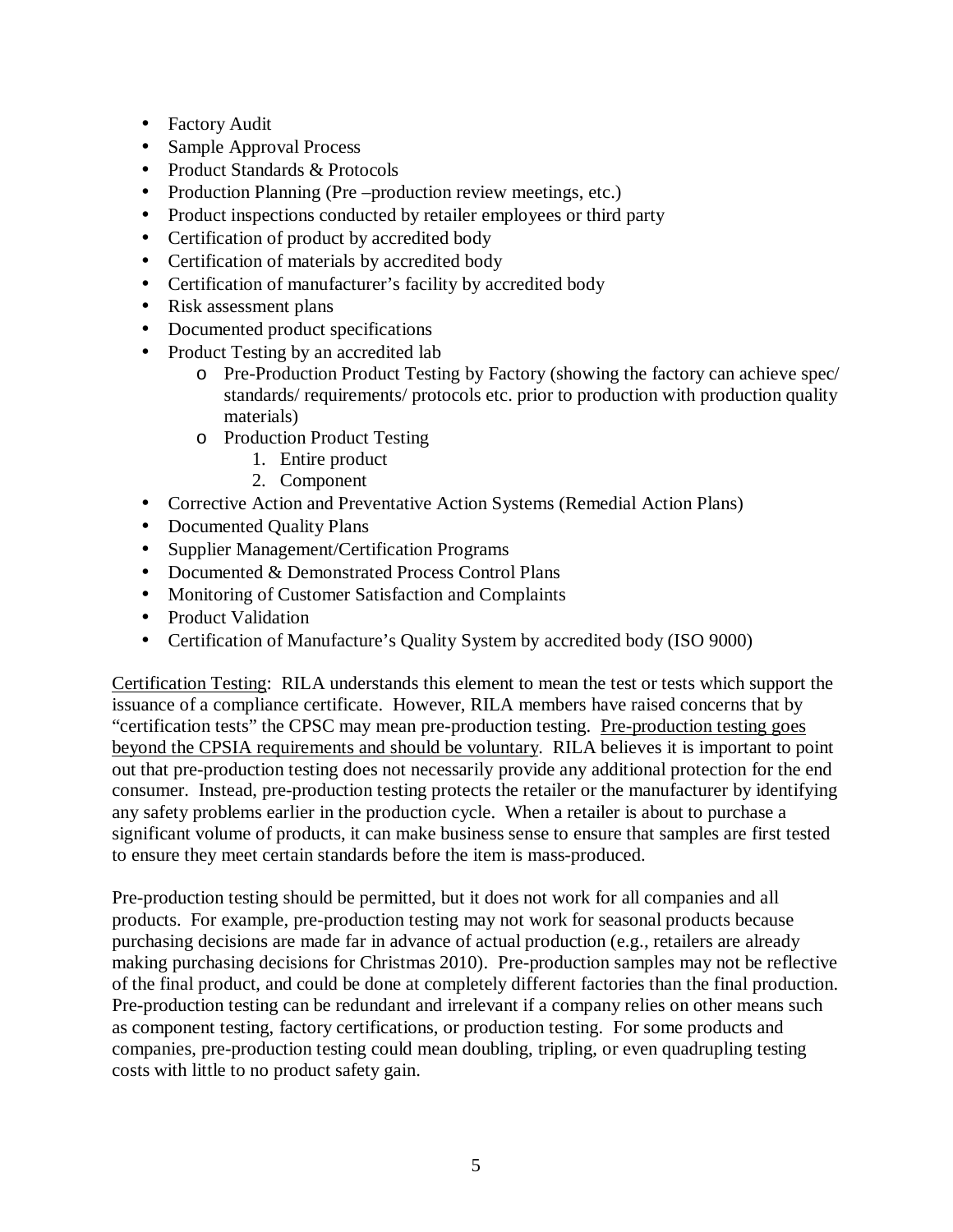#### **III. Testing Frequency and Volume**

The CPSC should not prescribe testing frequency or volume. Instead, as RILA advocated during the December 10-11 workshops on reasonable testing programs, testing frequency and volume should be based on several criteria:

- a. the level of complexity in the materials,
- b. the complexity of the design of the product itself,
- c. the means of manufacture and the volume of the manufacturing program,
- d. the complexity of the applicable regulatory requirements, and
- e. the risks associated with use of the particular product.
- f. other supply chain controls

Nevertheless, RILA agrees that there should be a basic minimum that applies to all manufacturers and importers, and we agree with the CPSC suggestion for minimally testing products once a year or once every 10,000 products, whichever frequency is less. These tests should be random, as we have discussed in Section I and should be pulled from a production run or from finished goods resulting from a production run. For large volume manufacturers, 10,000 products may be produced in a matter of hours or days. For example, RILA understands that more than a million pencils can be made in a single day at a single manufacturing site. Retesting does not increase consumer safety if there has not been a material change in production.

Further, there are seasonal items that retailers may have in a "buy back" status until the next year's season. For example, if too many artificial Christmas trees were purchased this year, a retailer may ask the vendor to hold the remaining trees until next year. These trees have already been tested and the testing data from this year should still be acceptable next year unless the requirements have changed. Re-testing should not be required simply because the Christmas trees from this season are stored in a warehouse for nine months.

## **IV. Imported Products Purchased from a U.S. Business Entity**

The CPSIA does not make a distinction between a manufacturer and an importer. As the CPSC seeks to develop effective testing requirements, the agency should consider a scenario where a large manufacturer with a U.S. business presence produces identical products (either domestically or abroad) for multiple retailers. In this scenario, the CPSC should allow one reasonable testing program developed by the manufacturer, rather than requiring individual importers to create redundant testing programs for the same production run. This would reduce the financial burden on manufacturers by eliminating the redundant testing requirements imposed by each importer, as well as ease test lab capacity constraints from testing different samples from a single production run for each importer.

Put another way- RILA believes it is unnecessarily duplicative to have each importer issue a General Conformity Certificate (GCC) for what is essentially identical product. Instead, as the CPSC allows with component certifications in its interim enforcement policy on component testing, the manufacturer should issue a GCC for the finished product, upon which the importer could rely in issuing their own GCCs for the finished product. Often, these U.S. companies are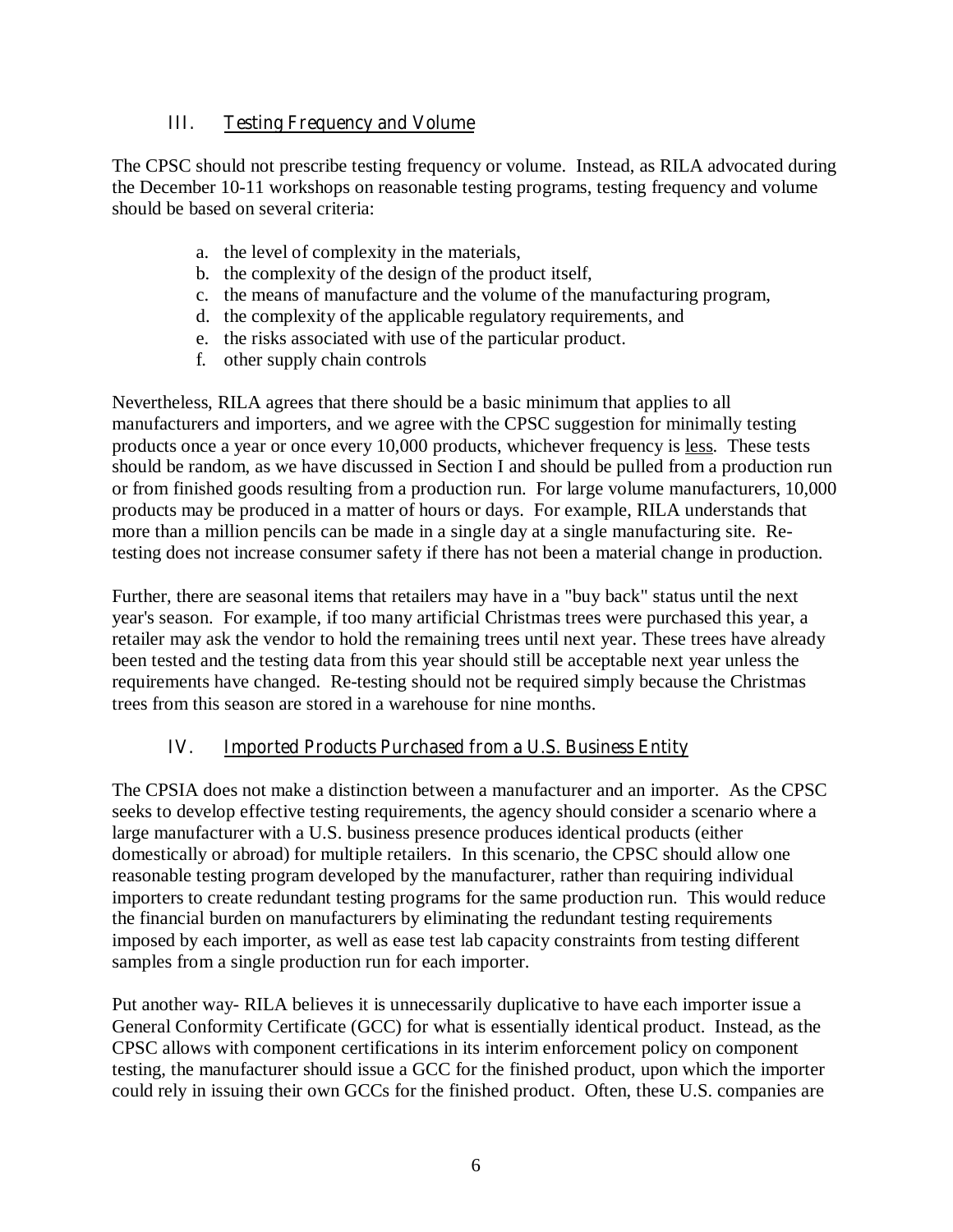using overseas production, and the supply chain models of the individual retailers may make it more efficient for the retailer to directly import some portion of that product, while the manufacturer is also importing the same product. With this in mind, multiple GCCs and multiple testing programs fails to achieve any additional safety benefit that is meaningful under the regulation. In these situations, the fact that the retailer happens to take title to the product at an overseas location is irrelevant to the compliance of the product – for which the U.S. company should be fully responsible. In addition, the CPSC has jurisdiction over the entity responsible for the presence of that product in the U.S. – the manufacturer itself.

For example, if a manufacturer creates a toy that will be sold by multiple retailers, the manufacturer can submit sufficient samples for one round of applicable testing and obtain a certification that can be submitted to each of the retailers, instead of sending samples for multiple rounds of the same testing to obtain certificates for each retailer (if the retailer is also the importer). Moreover, if any retailers wish to include requirements for quality or performance tests beyond those designated by the CPSC, manufacturers would save significantly by not repeating the core tests and only adding the specific retailer electives.

If a product is customized for one or multiple retailers in such a way that there is a material change in the products design or manufacturing process (as described in the statute itself), each variation should be considered a different product that either requires separate samples of each variation to be sent to the test labs for testing and certification, or requires component testing for the variation in the product.

By contrast, where retailers are importing product from companies without a business entity in the United States, RILA agrees that the retailer must undertake the responsibilities of the manufacturer in order to give the agency jurisdiction over an entity in the United States. These are the circumstances under which we believe the agency must provide additional clarification regarding what level of diligence can reasonably and effectively be exercised by the retailers/importers.

## **V. Sampling Programs and Sample Size**

As noted above, RILA believes that the CPSC should not mandate a statistical interpretation of the CPSIA requirement for a "random sample." Instead, entities should be able to retrieve samples of finished product testing at random directly from the production line in accordance with the sampling program consistent with the reasonable testing program developed for that product. The quantity of samples and the frequency of such sampling will vary depending upon the criteria we outlined earlier.

For example, based on these criteria, we agree with the CPSC staff's suggestion that a product subject to a consumer product safety rule, where the potential harm is lethal, should be tested more frequently than a product where the potential risk is some lesser degree of harm.

RILA believes the complexity and number of variables associated with the hazards should inform the sampling program. For example, a latex balloon would not warrant testing as often as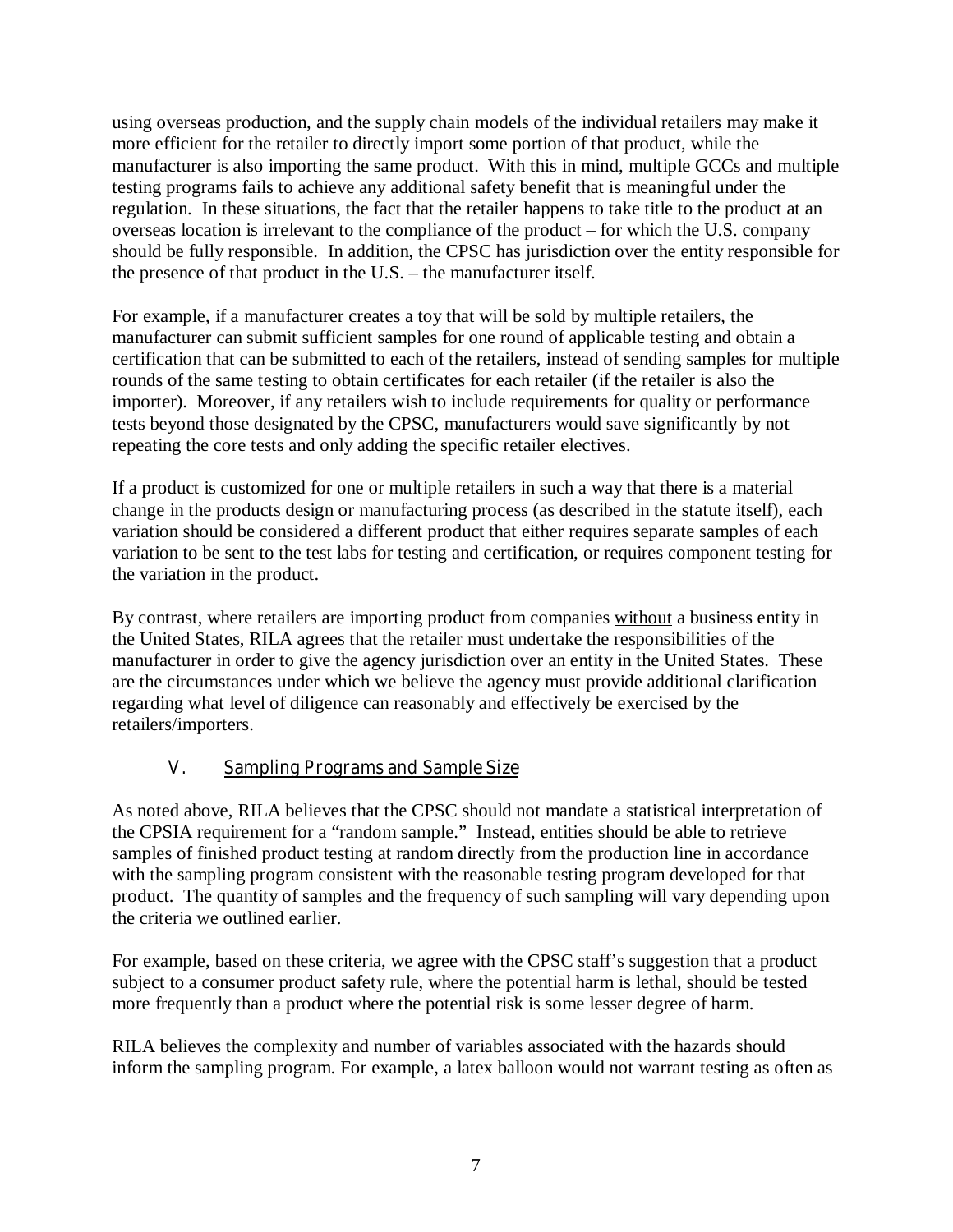complex action figures with small parts that potentially separate after use and abuse even though the potential severity of injuries may be similar.

Each of the considerations above may dictate differences in what constitutes a reasonable testing program for a specific product. Given the variety of possible scenarios based upon these factors, RILA believes that the CPSC should not dictate by rule a required frequency of testing.

RILA understands that the statute requires that any time there is a material change to a product or the source of the product or component changes, the product should be submitted for applicable testing prior to being introduced into the stream of commerce.

RILA contends it would be reasonable, in most cases, to allow manufacturers to test only portion of the product that changed, rather than have the entire product retested.

Representative Sample— CPSC staff has suggested that testing must be done on a "representative sample" of the product. If this representative sample is based on a statistical representation of a large volume product, the impact of multiplying the number of units tested will be especially large for some product sectors like apparel, where most products, including adult apparel, come under at least one regulation. Based upon member company input, RILA provides the following example of the expected increase in testing costs if statistical sampling were required.

| <b>APPAREL COMPANY TESTING</b>           |        |  |  |
|------------------------------------------|--------|--|--|
| <b>COSTS</b>                             |        |  |  |
| <b>2009 Average Testing Cost</b>         |        |  |  |
| Per Product - All Ages                   | \$579  |  |  |
| 2009 Total Testing Spend                 | \$26 M |  |  |
| <b>Incremental Additional Regulatory</b> |        |  |  |
| <b>Testing Cost* per Unit</b>            |        |  |  |
| <b>If Statistical Sampling Required</b>  |        |  |  |
| Kids/Baby                                | \$119  |  |  |
| Adult                                    |        |  |  |

\* Based on testing for flammability-general apparel, total lead content, lead in surface coating, construction safety review, small parts

| TESTING COSTS WITH STATISTICAL SAMPLING                 |                  |                 |                    |          |  |
|---------------------------------------------------------|------------------|-----------------|--------------------|----------|--|
| <b>Sampling Plan</b>                                    | S2               |                 | S <sub>3</sub>     |          |  |
| <b>Typical Lot Size</b>                                 | Lot size: 1201 - | Percent         | Lot size: $3201 -$ | Percent  |  |
|                                                         | 35,000           | Increase to     | 35,000             | Increase |  |
| Sample Size                                             | 8 units          | <b>AVG Cost</b> | 20 units           |          |  |
| Cost per Product with Statistical Sampling <sup>#</sup> |                  |                 |                    |          |  |
| Kids/Baby                                               | \$1,531          | 164%            | \$2959             | 411%     |  |
| Adult                                                   | \$835            | 44%             | \$1219             | 111%     |  |
| Average                                                 | \$1,183          | 104%            | \$2089             | 261%     |  |
| <b>Total Spend with Statistical</b>                     | \$52 M           | 100%            | \$91 M             | 250%     |  |
| Sampling                                                |                  |                 |                    |          |  |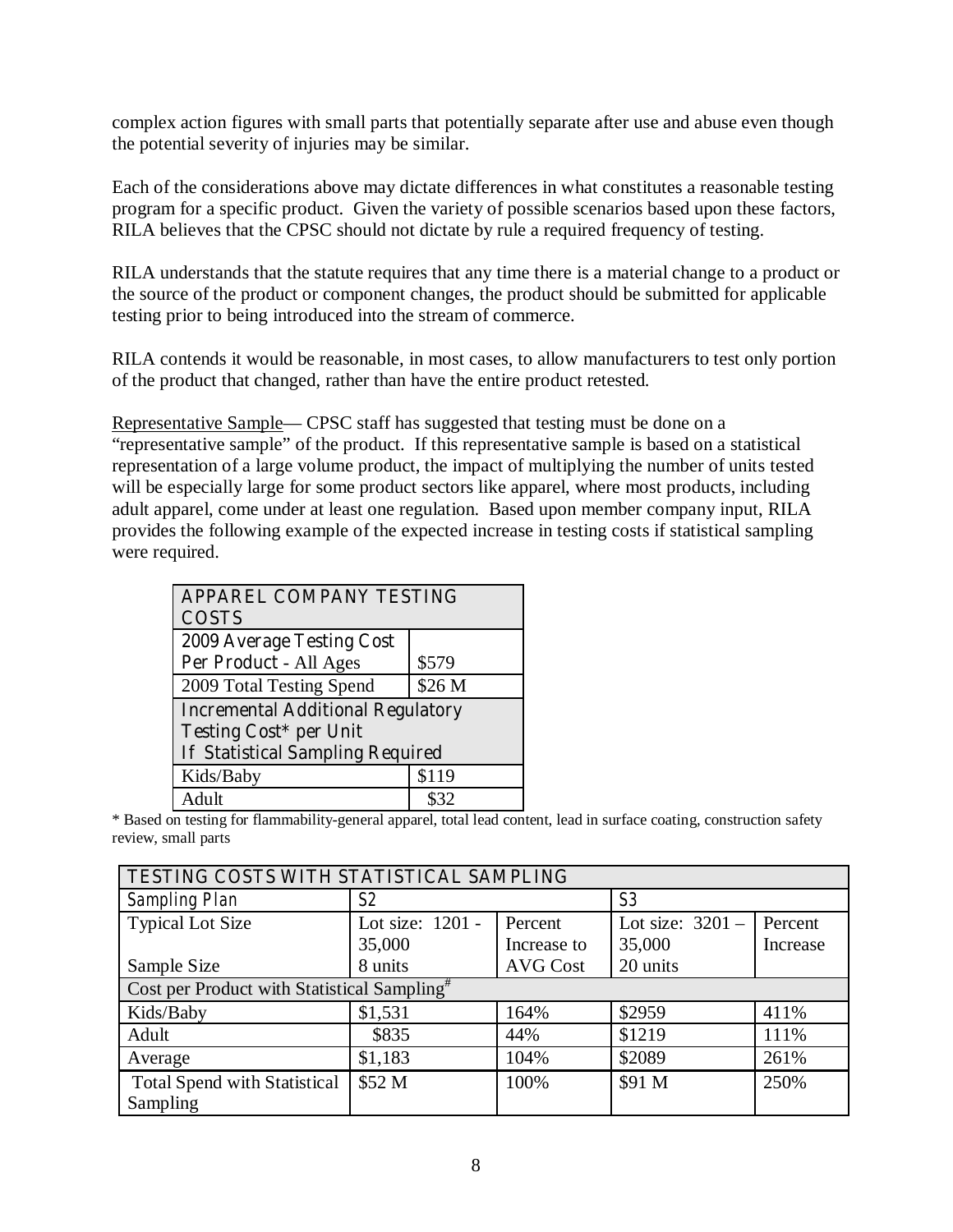# The incremental cost for regulatory testing per unit if statistical sampling were mandated is based on current lab costs in Asia for existing regulatory requirements: flammability of wearing apparel applies to both adult and children. For children only: total lead content as in trim or decoration, lead in surface coating, construction safety review, and small parts.

The text of CPSIA does not define "reasonable testing program" or what conformity means for children's product testing, other than to state that the latter must be tested periodically or when there is a material change, and there must be testing of "random samples to ensure continued compliance." The statute allows a lot of flexibility to design reasonable testing programs based on risk rather than blindly on order quantities and mandated frequencies. There is no requirement in the statute that the CPSC issue an inflexible rule that every product subject to a regulation should be subject to statistical testing. Further, there is no evidence that statistical sampling and the resulting multiplication of testing is necessary to create an acceptable level of safety.

Sample Size: The CPSC should recognize that in finished product, in some instances it may be impossible to obtain a sufficient and untainted sample for testing based on the quantity of the material needed to complete a test. For example, doll's eyes are painted, but the quantity of paint present is so miniscule that it cannot be reliably retrieved from the finished doll to conduct a testing of the surface coating. While we recognize the CPSC interim enforcement policy on component testing recognizes the paint example, retailers have had requests from testing labs in the past year for 2,700 pairs of shoes or 1,700 blankets to collect a sufficient quantity of surface coating to test for lead. CPSC's recognition of component testing is only one solution to this issue.

As an additional solution, RILA believes the CPSC should consider setting a maximum sample size for testing. For example, the CPSC has set an internal maximum sample size of 13 units. The CPSC should determine that if an insufficient volume of material is provided by a maximum sample size, the CPSC should determine that there is not a risk from such material, and the material does not need to be tested. If 2,700 pairs of shoes are required to determine whether there is a risk of lead in the surface coating of a shoe, RILA contends there is not a risk of lead exposure from that pair of shoes.

#### **VI. Need for Greater Consistency Among CPSC-Certified Testing Laboratories**

Retailers have experienced significant inconsistencies among CPSC-certified testing laboratories. For example, test labs may employ different test protocols for an identical product, or they may implement the same test protocol in different ways. Test methods can vary greatly depending on how prescriptive they are, therefore labs will use different equipment, sample setup, execution processes, etc.

Such inconsistencies create very difficult positions for retailers, particularly when two different tests on an identical product result in two different results. Through its lab accreditation process and through follow up, the CPSC should work with labs to create greater harmonization among CPSC-certified labs to avoid these inconsistencies. The CPSC should also conduct more diligence with its certified labs such as conducting blind correlation studies and lab audits.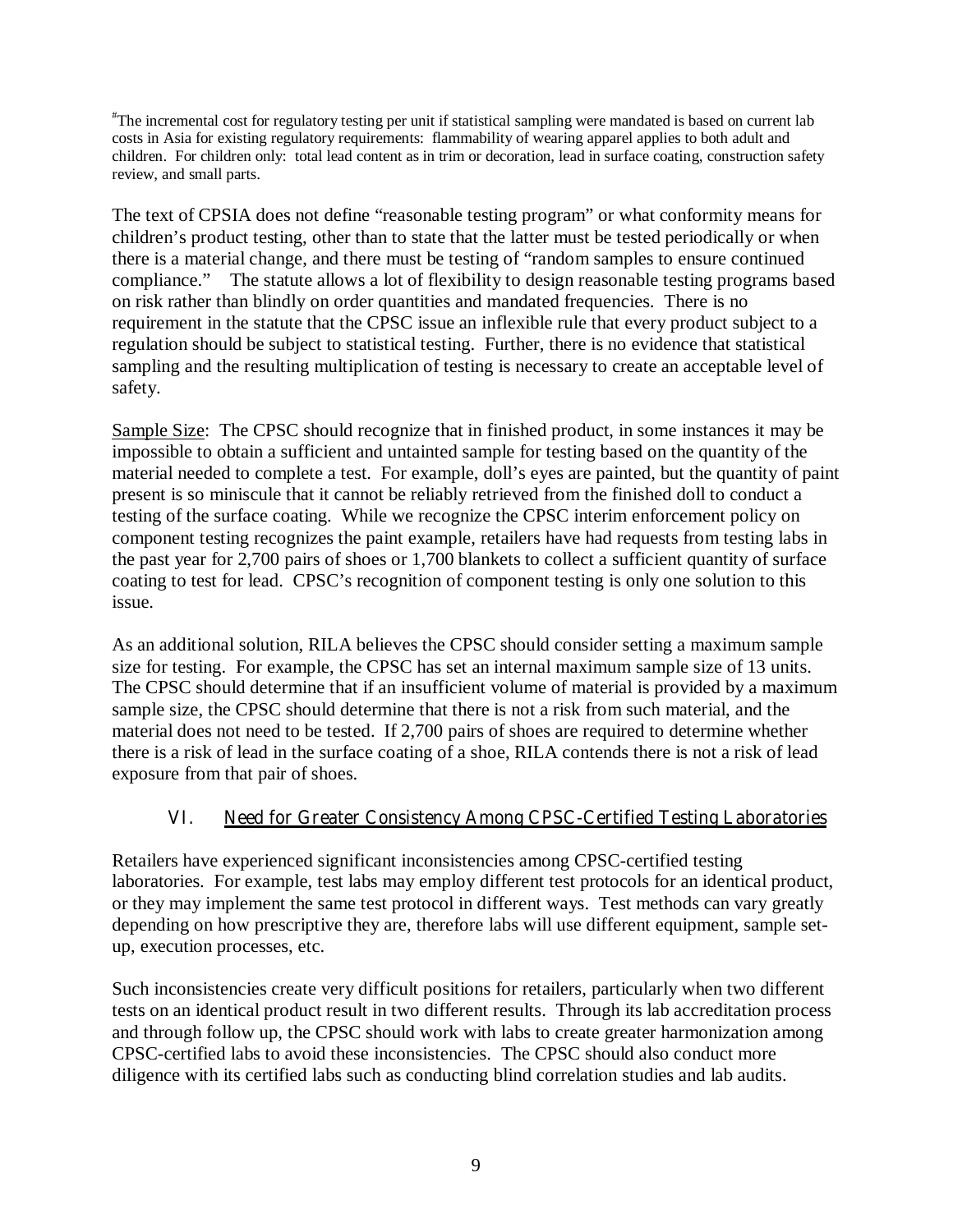### **VII. Component Testing and Material Changes**

RILA appreciates the CPSC's issuance of the Interim Enforcement Policy on Component Testing and Certification of Children's Products and Other Consumer Products as a means to guide compliance as we await a final rule relating to the incorporation of component testing in a reasonable testing program. RILA believes that the guidance appropriately addresses some of the concerns identified at the workshop held in December – and may currently acknowledge some of RILA's comments in support of component testing, set forth below. However, because of the interim nature of the enforcement policy, RILA strongly re-emphasizes our support for component testing as one possible part of a reasonable testing program.

Because modern manufacturing practices often include making component parts for multiple different products, we believe that component testing in certain circumstances should be allowed as part of a reasonable testing program. Component testing is essential to run some costeffective testing programs. The number of tests needed to achieve any meaningful level of confidence when testing only final product may be so large for some product scenarios as to render the system unworkable. For example, it is cost prohibitive to obtain and break down hundreds of finished jewelry products to get sufficient sample weight for surface coating tests. The only reasonable approach is to test at the component stage and document their use in the finished product. RILA believes that manufacturers, importers and retailers should be able to rely upon a testing-based certification as to the content and compliance of the materials or components provided by the raw materials or components' supplier (similar to the Flammable Fabrics Act). In this way, before production of the finished product begins, the raw material or component is validated as compliant prior to production.

There are three significant reasons that RILA supports component testing:

- 1) It is redundant to re-test identical components applied to multiple sizes, colors or even styles of a product. (Example: small white cuff buttons on shirts).
- 2) The more complex a product is (i.e. the more components in the product) the more costly it becomes to test samples of the finished product, particularly when the samples are destroyed in the testing process.
- 3) Component testing allows manufacturers to identify and correct errors at the component level, which is a more productive approach than waiting until the finished product is completed before testing is allowed to commence.

As an example, a manufacturer who makes six colors of the same style button-down shirt should be permitted to submit enough samples of each color shirt for testing of the fabric, but then send a bag of buttons to the test lab for testing of the buttons, instead of having to send extra shirts to have enough button samples for testing. In addition, if the manufacturer decides to change the component on the final product, we advocate that the manufacturer should only have to submit the new component for testing, unless it is time to have the entire finished product tested as part of the reasonable testing program. If the component is changed in composition, sourcing, or size, but the application process of the component remains the same, the manufacturer should be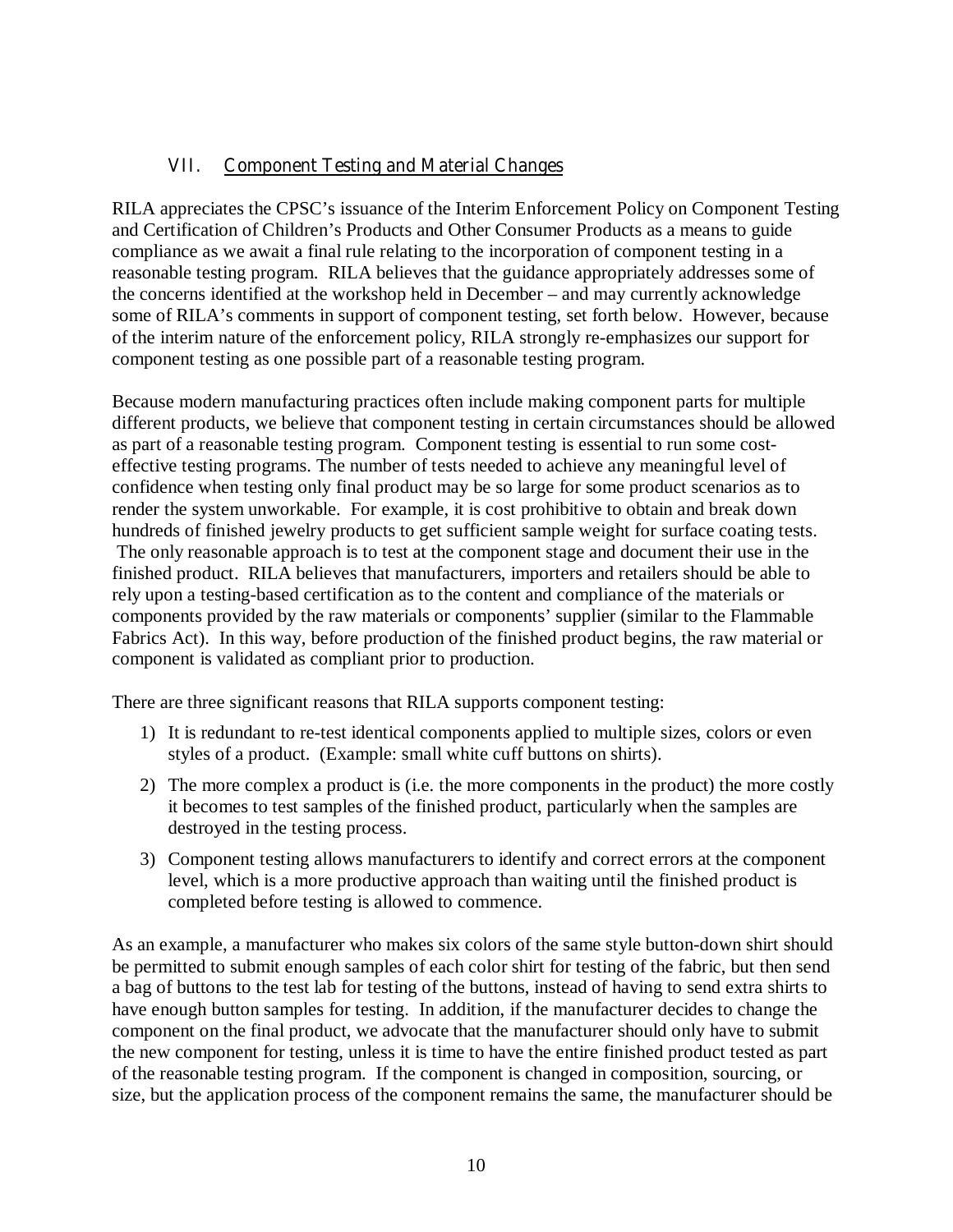required to only submit the component for testing. If the aforementioned shirt manufacturer changes the colors of the buttons on its shirts, then only the buttons should be submitted for testing.

Component testing is especially efficient in situations where component suppliers manufacture products for multiple customers with similar products; the component could be tested once by the component supplier, rather than having multiple finished product manufacturers testing the same component on each of their products.

Component testing is well suited to chemical testing and a limited number of physical properties such as strength, and some performance criteria like impact strength so that a button doesn't shatter. We agree that other physical/mechanical safety tests, such as attachment strength to assess a small parts choking hazard, cannot properly be done at the component stage.

Component testing would be ideal for parts that require chemical testing, so long as the product will not undergo further changes prior to inclusion in the final product (e.g., heat-bonding or chemical adhesion to the final product, etc.). For components that contain small amounts of surface coating, typically a test lab would have to request hundreds of finished product samples to conduct chemical or analytical testing for the surface coating. By allowing component testing, manufacturers could use a spray sampling method, in which they apply enough of the surface coating to the component or finished product substrate for a test lab to extract the amount they need for chemical testing without having to submit hundreds of finished goods that will not be saleable after testing is complete, therefore eliminating a source of lost revenue for some manufacturers.

One concern with component testing is that the components tested will not be the same as used in the actual product, either intentionally or not. The solution is process controls and internal and external auditing. A reasonable testing program that relies on component testing must also maintain appropriate documentation for those components to ensure that: (1) the components being tested are "identical in all material respects" to the components being used on the finished product, and (2) the components tested were the components actually included in the final product. Once a component has successfully passed all applicable testing, documentation could be submitted to the finished product manufacturers to show that the components being provided are compliant with all applicable regulations.

#### **VIII. Factory Certifications, BRC Global Standard for Consumer Product Manufacturing**

As the CPSC is aware, RILA has partnered with the British Retail Consortium (BRC) to develop a Global Standard for Consumer Product Manufacturing. RILA asks the CPSC to consider that factory certifications such as those that will occur under the Global Standard for Consumer Product Manufacturing can be an important component of some reasonable testing programs.

The BRC Global Standard for Consumer Product Manufacturing is a manufacturing facility standard prescribing capability and competency requirements for achieving product safety, quality, and compliance, validated by a scored factory site audit. The Standard is designed to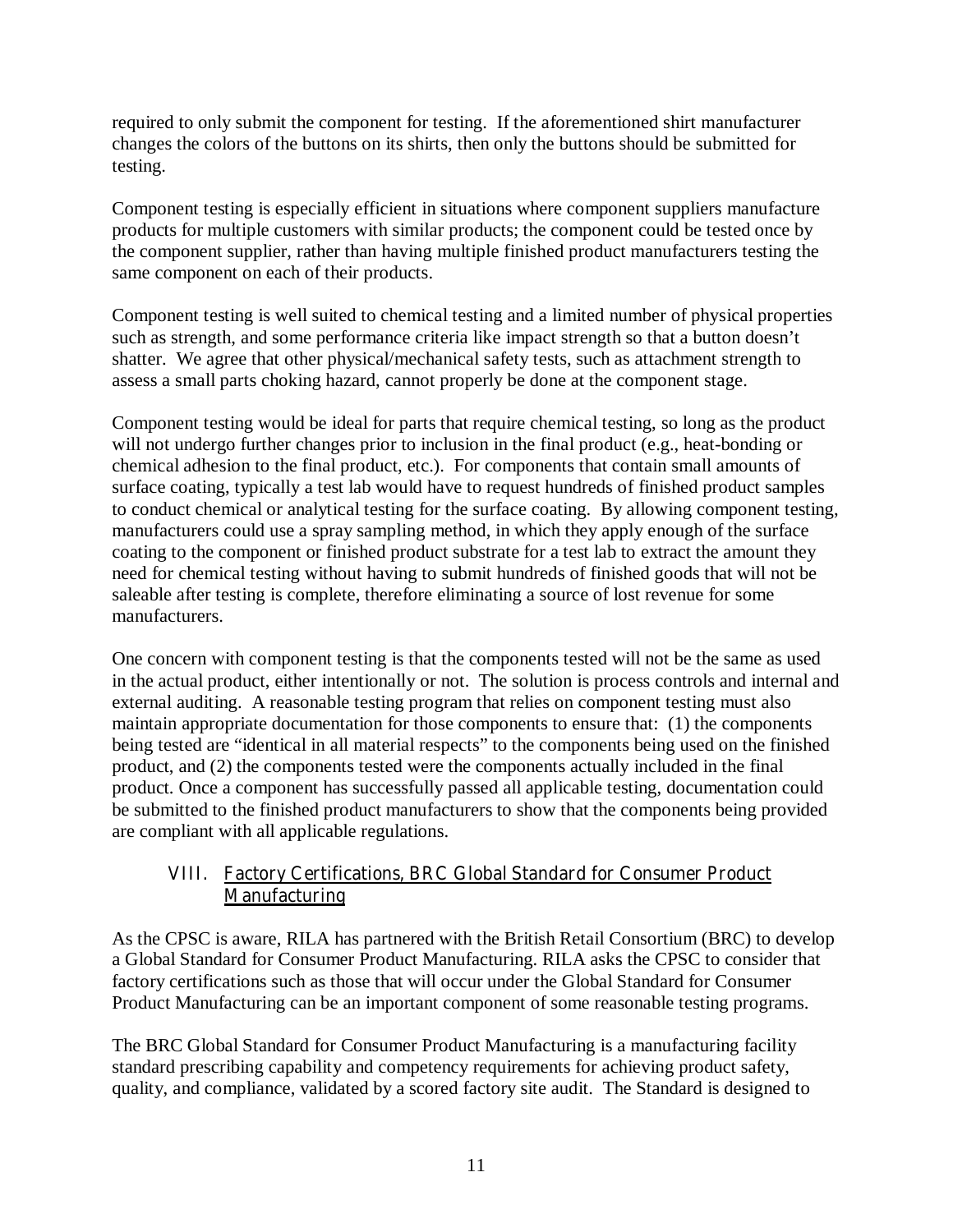assist consumer product manufacturers to adopt good manufacturing practices, quality management systems, and safe packaging materials to meet their customers' quality requirements.

While improving product safety, the Global Standard will also help to reduce costs and redundancy throughout supply chains. Currently, manufacturing sites experience a large number of audits from retailers who require that suppliers meet their own individual standard of safety. The Global Standard is intended to reduce this redundancy and create a uniform guideline that is acceptable to many retailers.

RILA does not expect or request the CPSC to require the BRC Global Standard (or any factory certification) to be a mandatory component of reasonable testing programs. We recognize this model would not work for all manufacturers and retailers, or even all suppliers of RILA members. Suppliers and the products they make vary greatly, and an analysis of risk, visibility, and the size of a factory will help to guide when and how companies choose to employ the BRC Global Standard (or any factory certification). However, as noted above, RILA believes that factory audits should be another option on a menu of elements of a reasonable testing program.

As an example, the CPSC has indicated and RILA agrees that different requirements might be applicable to importers that are distinct from domestic manufacturers. Importers face many unique challenges, including visibility into the safety and quality processes that exist within foreign suppliers. A factory evaluation is one approach that can address some of these challenges.

At the same time, RILA also believes that retailers and manufacturers can and will develop solid reasonable testing programs that do not include a factory audit. The important point is that, as the CPSC develops its guidance for a reasonable testing program, it should recognize the important role that factory audits can have, and not issue requirements that would undermine the benefits of factory audits.RILA would like the CPSC to clarify whether factory audits could play a role in or be substituted for some element of the five basic elements that the CPSC has identified should be a part of all reasonable testing programs.

## **IX. Conclusion**

RILA members place the highest priority on ensuring the safety of their customers and the products sold to them. We look forward to working with the CPSC to help define a comprehensive reasonable testing program to continue our commitment to safety.

RILA appreciates the CPSC's effort to design a thorough but flexible rule on reasonable testing programs, and we hope you find this input to be constructive. Given all the variables that must be considered when designing a reasonable testing program, RILA believes that the CPSC should provide guidance on a menu of choices that may be combined to create a reasonable testing program based on the specific risks associated with a product, but the agency should not prescribe exactly how a company has to comply.